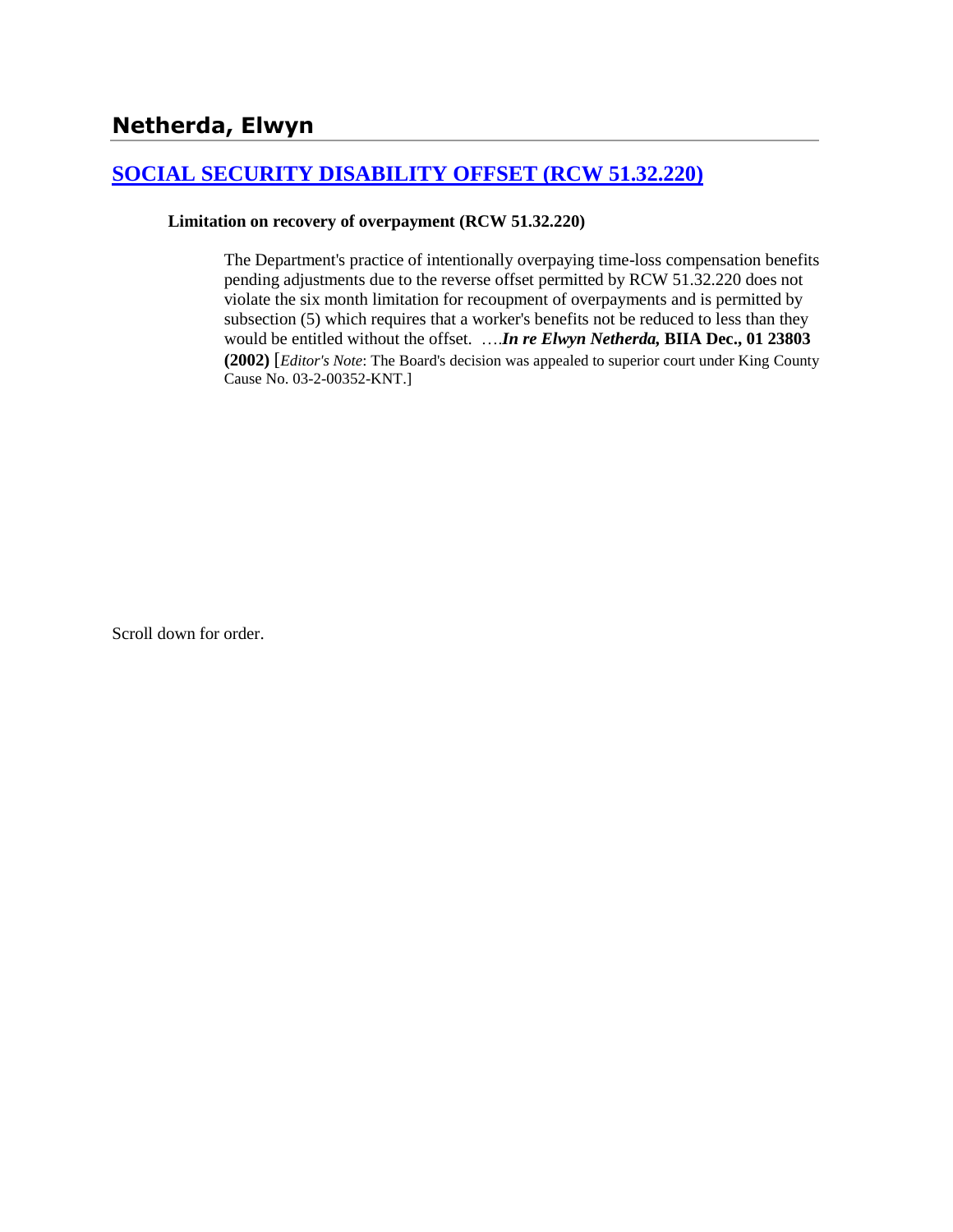# **BEFORE THE BOARD OF INDUSTRIAL INSURANCE APPEALS STATE OF WASHINGTON**

**)**

1

**IN RE: ELWYN D. NETHERDA ) DOCKET NOS. 01 23803 & 01 23804**

**CLAIM NOS. P-442467 & P-323972 ) DECISION AND ORDER**

APPEARANCES:

Claimant, Elwyn D. Netherda, by David B. Vail & Associates, per Jennifer M. Cross

Employer (P-442467), Archer Construction, Inc., by None

Employer (P-323972), Grinnell Corporation, by None

Department of Labor and Industries, by The Office of the Attorney General, per Lisa Marsh, Assistant

Docket No. 01 23803 is an appeal filed with the Board of Industrial Insurance Appeals on October 19, 2001, by the claimant, Elwyn D. Netherda, from an order of the Department of Labor and Industries dated August 30, 2001, and issued under Claim No. P-442467. The order affirmed Department orders dated November 28, 2000 and January 16, 2001. The November 28, 2000 order, which was issued jointly under this claim and Claim No. P-323972, provided as follows: According to our records, Social Security has yet to correct your Federal benefit amount. Per the order dated February 11, 2000, an overpayment continues to accrue. The payments currently scheduled for you through November 30, 2000, will result in an additional overpayment of \$7,380.44 (\$6,899.84 under P-323972; \$480.60 under P-442467). You cannot be charged an overpayment for March 1, 2000 through May 31, 2000. Effective November 11, 2000, it has been determined that your time loss benefit is payable concurrently with P-442467. This change increases your monthly offset compensation rate to \$2,229,95 per month (\$1,022.03 per month under P-323972; \$1,207.92 per month under P-442467). Because Social Security is still not paying your full federal benefits, Labor and Industries will continue to pay your full time loss rate. An overpayment will accrue at the new rate of \$44.36 per day (\$22.33 under P-323972; \$24.03 under P-442467).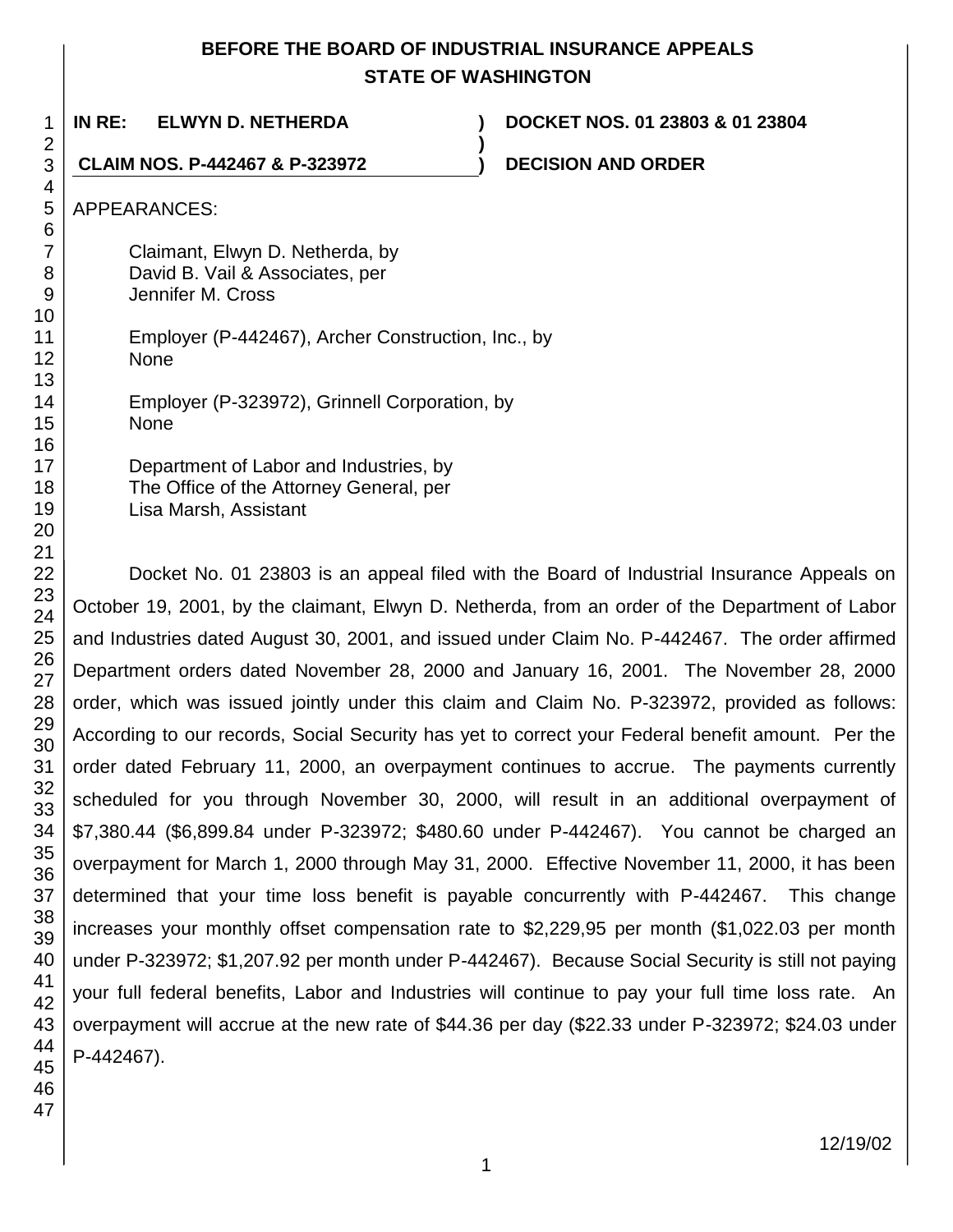46 47

The January 16, 2001 order provided as follows: Benefits are also being paid under Claim No. P-323972 for the same time period. The claimant's compensation rate is being adjusted beginning December 30, 2000, because of the entitlement to social security benefits. Any payment for time loss periods on or after this date will be at the new rate. The deduction listed below is being made to recover the overpayment because of the claimant's receipt of social security benefits. The remaining overpayment balance is now \$12,735.67. Labor and Industries has been notified that your federal benefits have now been corrected. The overpayment that accrued for the periods November 11, 2000 through December 29, 2000, in the amount of \$1,177.47, will be recovered from future benefits at an initial rate of \$45 per month. There is an additional overpayment under the other claim (P-323972). **AFFIRMED.**

Docket No. 01 23804 is an appeal filed with the Board of Industrial Insurance Appeals on October 19, 2001, by the claimant, Elwyn D. Netherda, from an order of the Department of Labor and Industries dated August 30, 2001, and issued under Claim No. P-323972. The order affirmed Department orders dated November 28, 2000 and January 16, 2001. The contents of the November 28, 2000 order is as stated above.

The January 16, 2001 order provided as follows: Benefits are also being paid under Claim No. P-442467 for the same time period. The claimant's compensation rate is being adjusted beginning December 30, 2000, because of the entitlement to social security benefits. Any payment for time loss periods on or after this date will be at the new rate. The deduction listed below is being made to recover the overpayment because of the claimant's receipt of social security benefits. The remaining overpayment balance is now \$12,735.67. Labor and Industries has been notified that your federal benefits are not corrected. The overpayment that accrued for the periods November 1, 1999 through February 29, 2000 and June 1, 2000 through December 29, 2000, in the amount of \$11,579.20, will be recovered from future benefits at an initial rate of \$45 per month. There is an additional overpayment under the other claim (P-442467). **AFFIRMED.**

## **DECISION**

Pursuant to RCW 51.52.104 and RCW 51.52.106, this matter is before the Board for review and decision on a timely Petition for Review filed by the claimant to a Proposed Decision and Order issued on July 2, 2002, in which the orders issued by the Department on August 30, 2001, under each claim, were affirmed. The Board has reviewed the evidentiary rulings in the record of proceedings and finds that no prejudicial error was committed. The rulings are affirmed. We have granted review to discuss a jurisdictional matter that heretofore has been unidentified, to limit the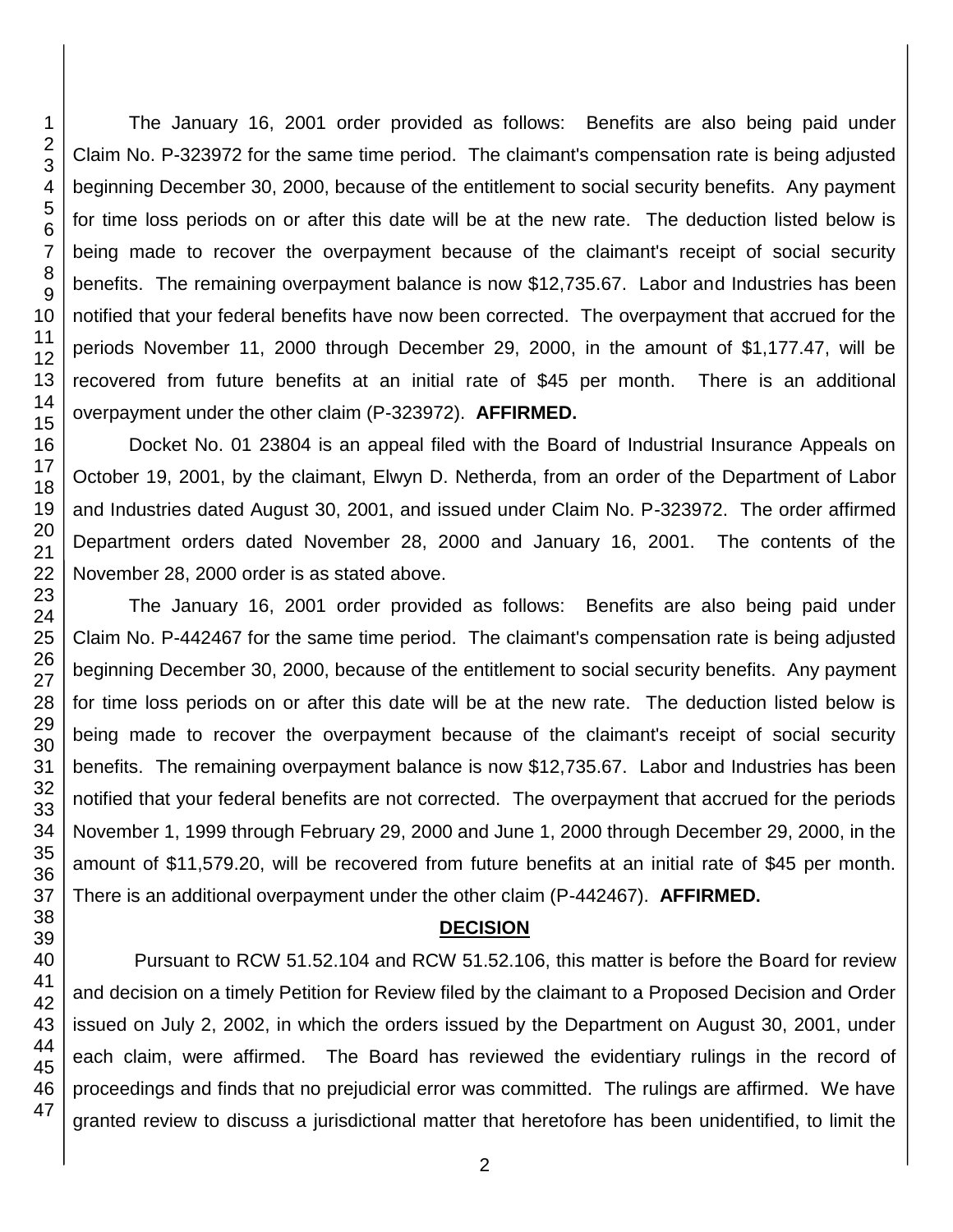application of two earlier non-significant decisions addressing the same or similar issues, and to make corrections and additions to the findings of fact and conclusions of law.

These appeals were tried through stipulations of fact. Mr. Netherda has an open industrial injury claim and an open occupational disease claim. Portions of his total disability benefits (hereinafter referred to as time loss compensation or as TLC) have been paid under each claim. The allocation of the TLC between the two claims is not at issue. The Social Security Administration determined that Mr. Netherda was entitled to Social Security Disability benefits (hereinafter referred to as SSD) in August 1999, with a retroactive disability date of June 12, 1997. The Social Security Administration began paying SSD benefits; with a reduced rate retroactively applied to April 1998, due to an offset it applied because of the worker's receipt of time loss compensation benefits.

In October 1999, the Department received notice of the worker's entitlement to SSD. On February 11, 2000, the Department issued an order that notified the worker of its reverse offset, but only under Claim No. P-323972. In addition, that order notified the worker that the reverse offset was not being implemented at that time because the federal offset was still in effect and established an overpayment of TLC (slightly less than \$4,000 as of February 29, 2000) because of the delay in implementation of the reverse offset. The February 11, 2000 order was never appealed or protested. On November 28, 2000, the Department issued an order, jointly under these claims, that reduced the rate of the worker's TLC because of his receipt of SSD benefits, and reiterated that the implementation of the reduced rate (the reverse offset) was being delayed because the federal offset was still being taken by the Social Security Administration. The result was the accrual of additional overpayments of TLC (which now exceeded \$7,300) until the Social Security Administration removed the federal offset. Unbeknownst to the Department at that time was the fact that the Administration had lifted the federal offset in October 2000, retroactive to October 31, 1999, with the result that Mr. Netherda received a lump sum of over \$12,000 as past SSD benefits that had been offset by the Social Security Administration. The worker notified the Department in January 2001 that he was receiving his full SSD benefits. The Department immediately implemented its reverse offset and began to recoup the overpayments, the balance of which then exceeded \$12,700, by December 29, 2000.

#### **Scope of Jurisdiction**

In reviewing the record to determine the scope of our jurisdiction, we noted that there appeared to be no timely protest or appeal from the February 11, 2000 Department order issued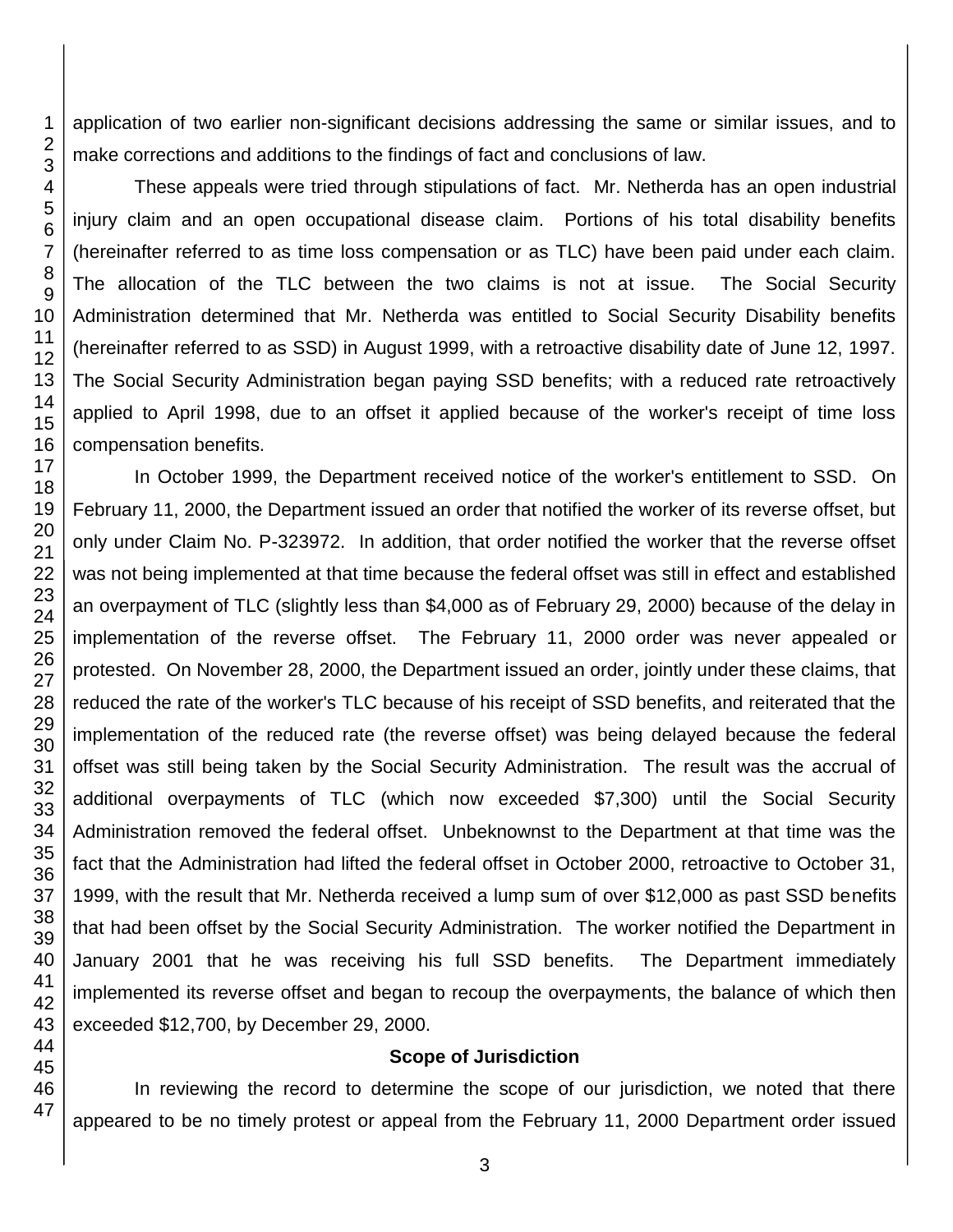under Claim No. P-323972. Without a timely protest or appeal, that order became final and its provisions no longer subject to attack long before the appeals under consideration herein were filed. The February 11, 2000 order is significant inasmuch as it was the first order issued that set forth the Department's decision to assess the reverse offset but delay collection of it until after the federal offset was removed. That order also assessed an overpayment of TLC based on its imposition of the reverse offset while paying full TLC benefits.

We conducted a review of both Department files (P-442467 and P-323972) pursuant to *In re Mildred Holzerland*, BIIA Dec., 15,729 (1965), in order to resolve the question of our jurisdiction. We were unable to locate any written protest or appeal of the February 11, 2000 order in either claim file. We also were unable to locate a February 11, 2000 order issued under Claim No. P-442467. Although the parties stipulated that such an order exists, we reject that portion of their jurisdictional stipulation. We note that their stipulation is that the contents of the February 11, 2000 order allegedly issued under Claim No. P-442467 would be exactly the same as the order issued under Claim No. P-323972. We view that as highly unlikely inasmuch as it is clear from the November 28, 2000 order (issued jointly under both claims) that the worker's rate of TLC and his monthly benefit amounts were **not** the same for both claims at that time.

The effect of these findings on the instant litigation is relatively minor. The overpayment established by the February 11, 2000 order in Claim No. P-323972 is final. So is the Department's use of the retroactive implementation process of the reverse offset under that claim to that date. *Marley v. Department of Labor & Indus.*, 125 Wn.2d 533 (1994). However, the validity of the Department's continued use of that process in Claim No. P-323972 after February 11, 2000, and any use of that process under Claim No. P-442467 is within our jurisdiction because of the timely protests and appeal of the November 28, 2000, January 16, 2001, and August 30, 2001 orders. We therefore proceed to discuss and reach determinations on the merits of these appeals.

## **Validity of the Delayed Implementation of the Reverse Offset**

42 USC sec. 424a allows the Social Security Administration to offset SSD benefits to a disabled worker who is also receiving workers' compensation disability benefits, such as TLC. USC sec. 424a(d) permits the states to take this offset themselves (commonly called a "reverse offset"), by reducing the rate of workers' compensation disability benefits. RCW 51.32.220(1) permits the Department to take the reverse offset by reducing the worker's TLC entitlement in an amount equal to the amount of SSD benefits he is receiving, subject to certain limitations designed to provide the worker with a minimum amount of the combined benefits. As is illustrated by this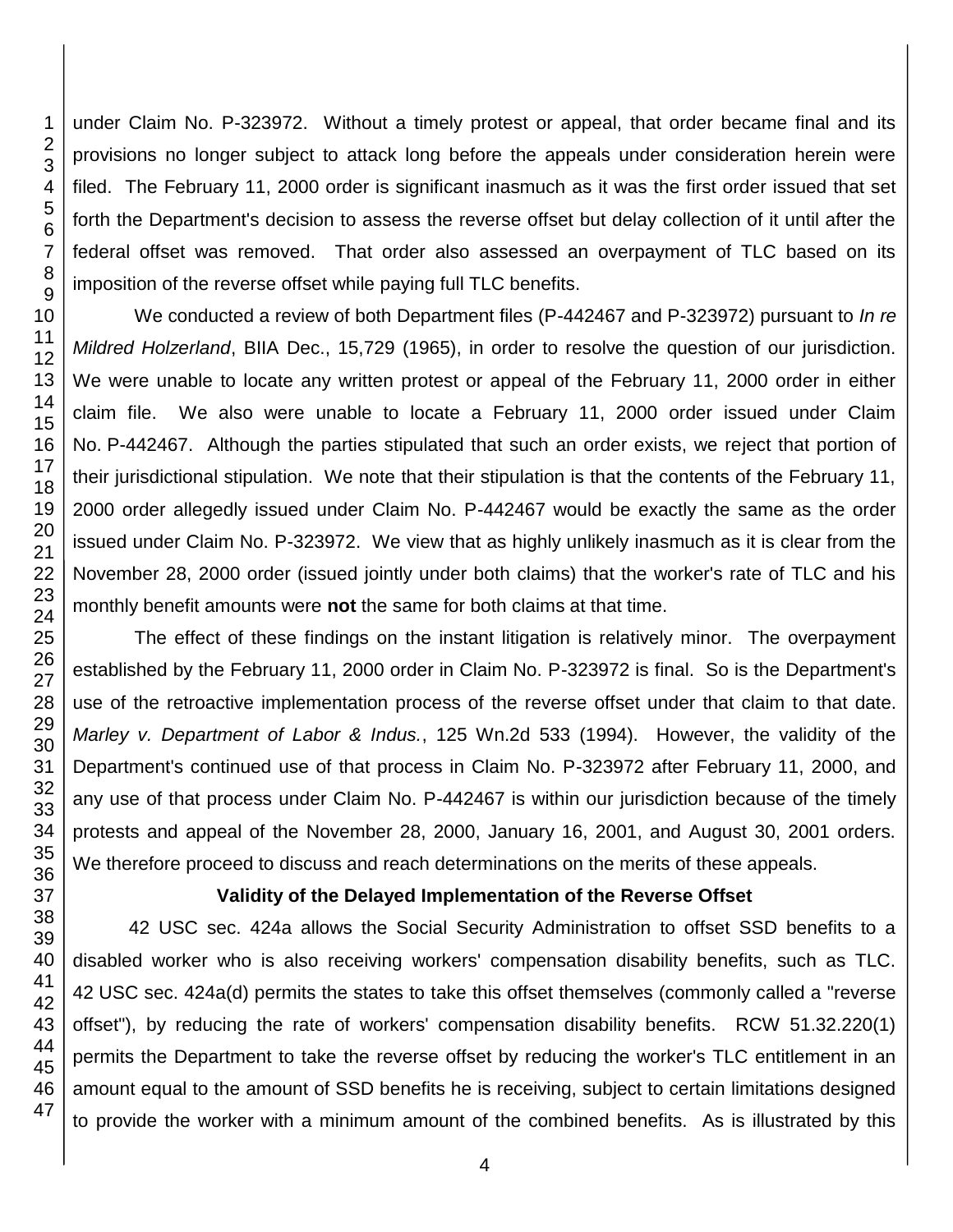47

case, the coordination of the offset and the reverse offset is haphazard, at best, due to problems including time lags in the notification of one or another agency of entitlement to benefits, or a change in benefits amounts, as well as administrative or bureaucratic delays in acting on information received.

In this case, the Department delayed the implementation of its offset because to apply it when it legally could do so would mean that Mr. Netherda's benefits would be offset or reduced by the Administration and the Department simultaneously. Practically, such a "double offset" would cause extreme hardship to a disabled worker who is forced to rely on disability payments to survive. Legally, such a double offset would violate provisions in 42 USC sec. 424a(d) and RCW 51.32.220(1) and (5). See, e.g., *Harris v. Department of Labor & Indus*., 120 Wn.2d 461 (1993), and *Potter v. Department of Labor & Indus.*, 101 Wn. App. 399 (2000). In order to avoid a double offset, the Department placed the onus of preventing it upon itself rather than relying upon the Social Security Administration to remove its offset in a timely fashion. The Department's response is a pragmatic attempt to avoid immediate hardship to Mr. Netherda without ultimately providing him with a windfall of benefits. The Department accomplished this by continuing to pay Mr. Netherda's full TLC until it had notice that the Social Security Administration ceased taking its offset against his SSD benefits. The Department assessed an overpayment equal to the difference between the full amount of TLC to which Mr. Netherda was entitled absent any offset and the amount of TLC to which he would have been entitled once the federal offset was removed and the state reverse offset was implemented. The Department notified Mr. Netherda of the reverse offset and the delay in its implementation. Pursuant to RCW 51.32.220(3), the Department is recouping its overpayment over time, from Mr. Netherda's current and future workers' compensation monetary benefits.

Mr. Netherda objects to the process adopted by the Department for the reason that it permits it to recoup benefit overpayments of greater than six month's duration. He argues that the duration of benefits that the Department is permitted to recoup is limited to the 6-month period specified in RCW 51.32.220(2). (The Department has already acknowledged that this statute has limited its recoupment somewhat by determining that it is unable to recoup the overpayment for the period of March 1, 2000 to May 31, 2000.) However, the statutory language shows that the limitation period is tied to the date of notification of the worker that an overpayment has accrued or is accruing. RCW 51.32.220(2) includes the following proviso:

> That in the event of an overpayment of benefits the department or selfinsurer may not recover more than the overpayments for the six months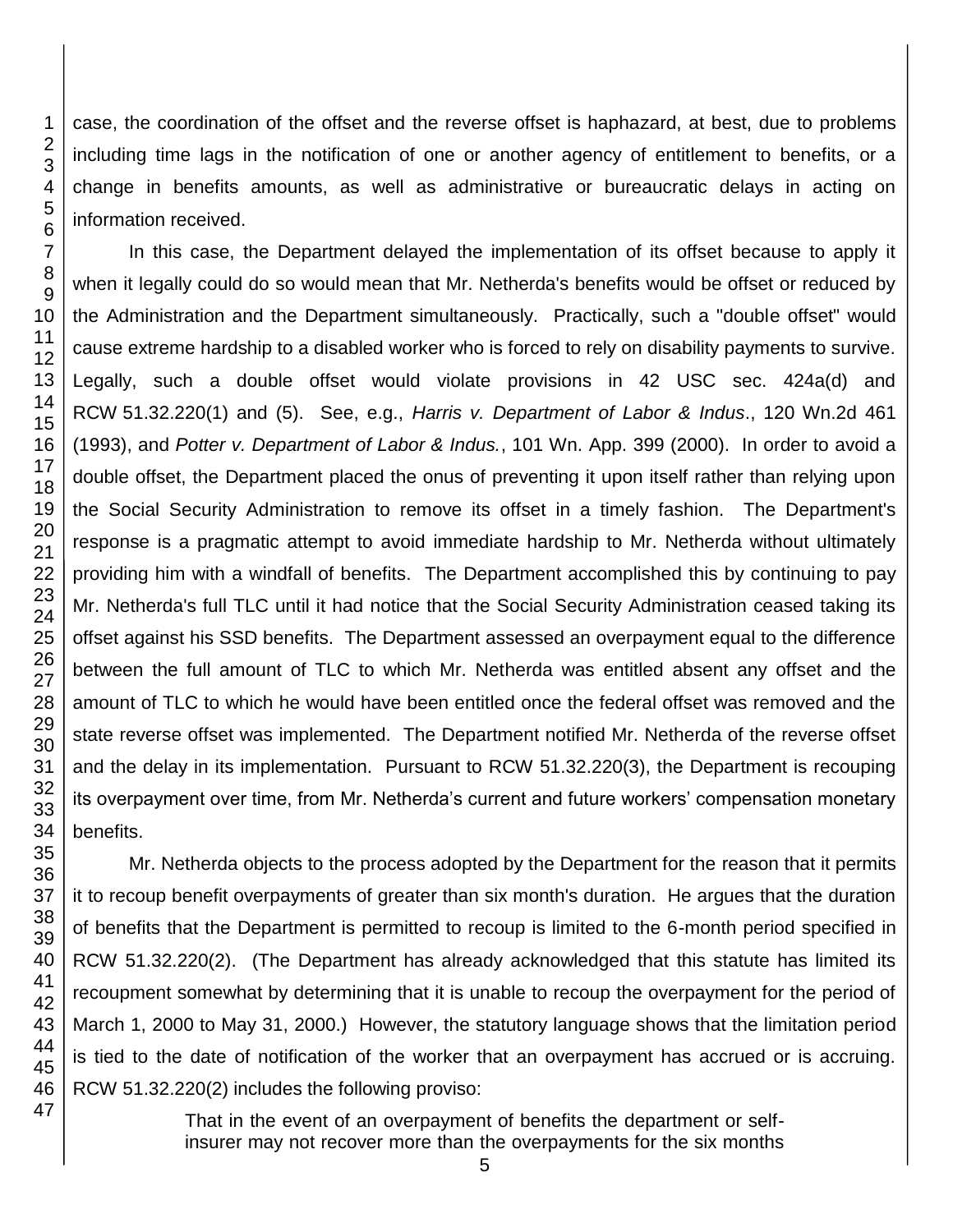**immediately preceding** the date the department or self-insurer notifies the worker that an overpayment has occurred: (Emphasis ours.)

The bulk of the overpayment for which Mr. Netherda is responsible occurred **after** the Department notified him that an overpayment had occurred, and told him that it would continue to accrue, as well as, how much the daily increase of the overpayment would be. RCW 51.32.220(2) does not limit the length of time for which the Department can recoup an overpayment when that period of time is subsequent to the date the worker received notification of the existence and accrual of the overpayment. If under the circumstances the recoupment of the overpayment is excessively onerous to the worker, he can still avail himself of RCW 51.32.220(6) and petition the director of the Department to waive some or all of it.

There is no express statutory authority for the delayed recoupment process adopted by the Department in this case. However, we believe that such a process is fairly implied by the RCW 51.32.220 offset provisions as they interact with the provisions of 42 USC sec. 424a. (See Final Legislative Report, 1979, SSB 2317, p. 143.) The process adopted by the Department allows it to comply with all provisions of RCW 51.32.220. By preventing a double offset against the worker's disability benefits, the Department's process furthers the primary policy of the Industrial Insurance Act of mitigating any hardship to workers caused by industrial injuries. The Department's process also effectuates the provisions of RCW 51.32.220(5), which requires that the worker's total benefits shall not be reduced to less than the amount he would receive without the offset. Additionally, the process prevents the claimant from receiving a windfall of over \$12,000, representing the lump sum payment of SSD benefits by the Social Security Administration after it retroactively ended its offset against those benefits. This comports with the legislative policy behind RCW 51.32.220 when it was enacted in 1975.

We acknowledge that our determination in this case differs from that contained in two prior appeals: *In re Rachael D. Helms (Wherry)*, Dckt. No. 98 12506 (July 22, 1999) and *In re Darla K. Merkouris*, Dckt. No. 99 13825 (August 10, 2000). We have not designated *Helms (Wherry)* or *Merkouris* as "Significant Decisions" pursuant to RCW 51.52.160. Our decision in those prior appeals did not include any discussion of the legal rationale for disposition of the issues common to Mr. Netherda's appeals. In fact, in *Helms (Wherry)* we merely adopted without comment, the determination contained within a Proposed Decision and Order. *Merkouris* was similarly disposed of except that we modified a conclusion of law to eliminate a provision directing future Department action that was beyond the scope of that appeal. The *Helms (Wherry)* and *Merkouris*

6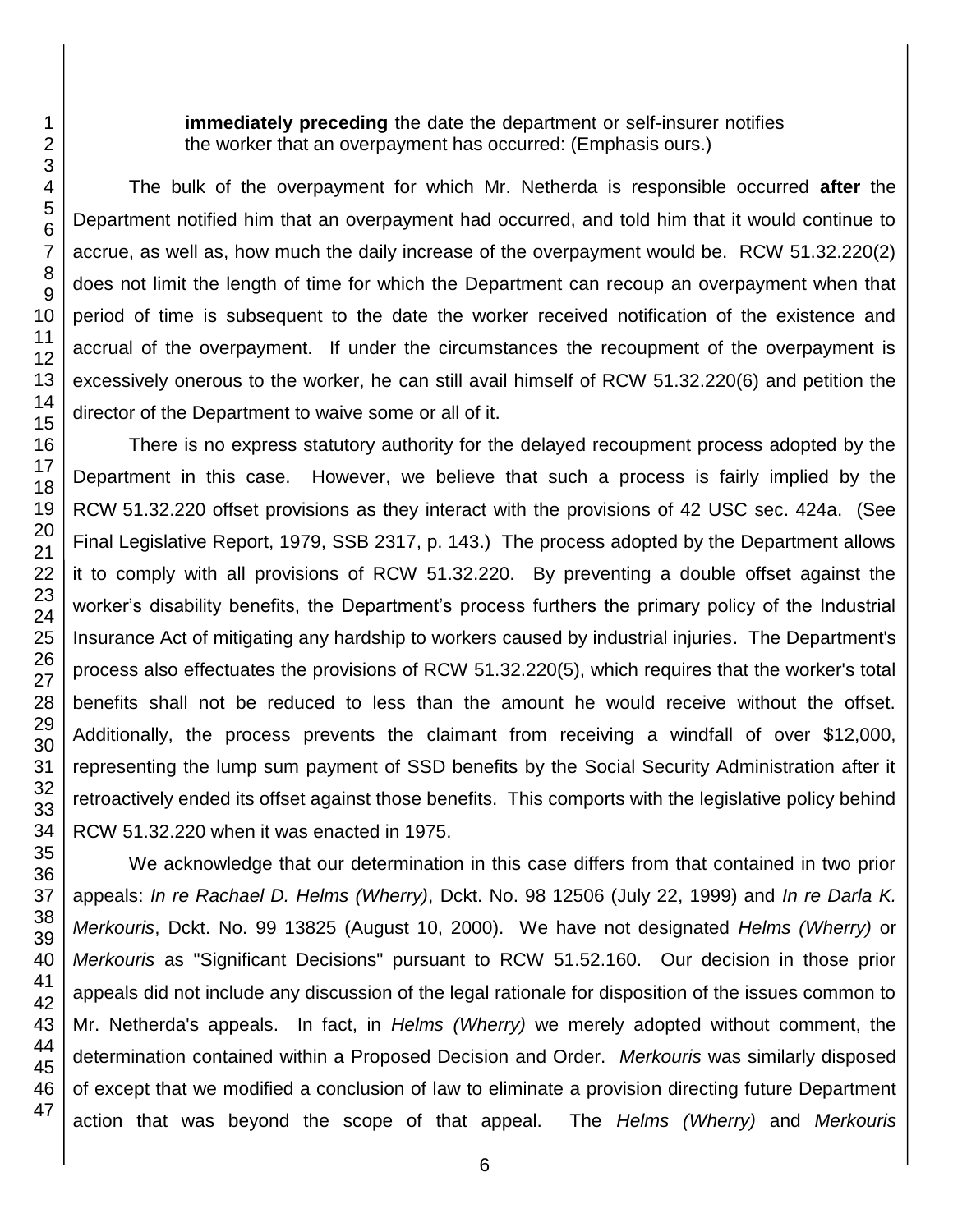determinations are limited to the facts in those cases. We do not consider them to establish any authoritative rule or principle for other appeals.

#### **FINDINGS OF FACT**

1. Under **Claim No. P-44467**, Elwyn Netherda, the claimant, filed a claim for benefits with the Department of Labor and Industries on May 12, 1998, alleging that he was injured on April 24, 1998, while in the course of his employment with Archer Construction, Inc. The claim was allowed.

No Department order was issued under this claim on February 11, 2000.

On November 28, 2000, the Department issued an order providing as follows: According to our records, Social Security has yet to correct your Federal benefit amount. Per the order dated February 11, 2000, an overpayment continues to accrue. The payments currently scheduled for you through November 30, 2000, will result in an additional overpayment of \$7,380.44 (\$6,899.84 under P-323972; \$480.60 under P-442467). You cannot be charged an overpayment for March 1, 2000 through May 31, 2000. Effective November 11, 2000, it has been determined that your time loss benefit is payable concurrently with P-442467. This change increases your monthly offset compensation rate to \$2,229,95 per month (\$1,022.03 per month under P-323972; \$1,207.92 per month under P-442467). Because Social Security is still not paying your full federal benefits, Labor and Industries will continue to pay your full time loss rate. An overpayment will accrue at the new rate of \$44.36 per day (\$22.33 under P-323972; \$24.03 under P-442467).

On January 16, 2001, the Department issued an order providing as follows: Benefits are also being paid under Claim No. P-323972 for the same time period. The claimant's compensation rate is being adjusted beginning December 30, 2000, because of the entitlement to social security benefits. Any payment for time loss periods on or after this date will be at the new rate. The deduction listed below is being made to recover the overpayment because of the claimant's receipt of social security benefits. The remaining overpayment balance is now \$12,735.67. Labor and Industries has been notified that your federal benefits have now been corrected. The overpayment that accrued for the periods November 11, 2000 through December 29, 2000, in the amount of \$1,177.47, will be recovered from future benefits at an initial rate of \$45 per month. There is an additional overpayment under the other Claim ([P-323972).

On January 29, 2001, the claimant filed a protest (mailed on January 26, 2001) to the Department's November 28, 2000 order.

On March 19, 2001, the claimant filed a protest to the Department's January 16, 2001 order.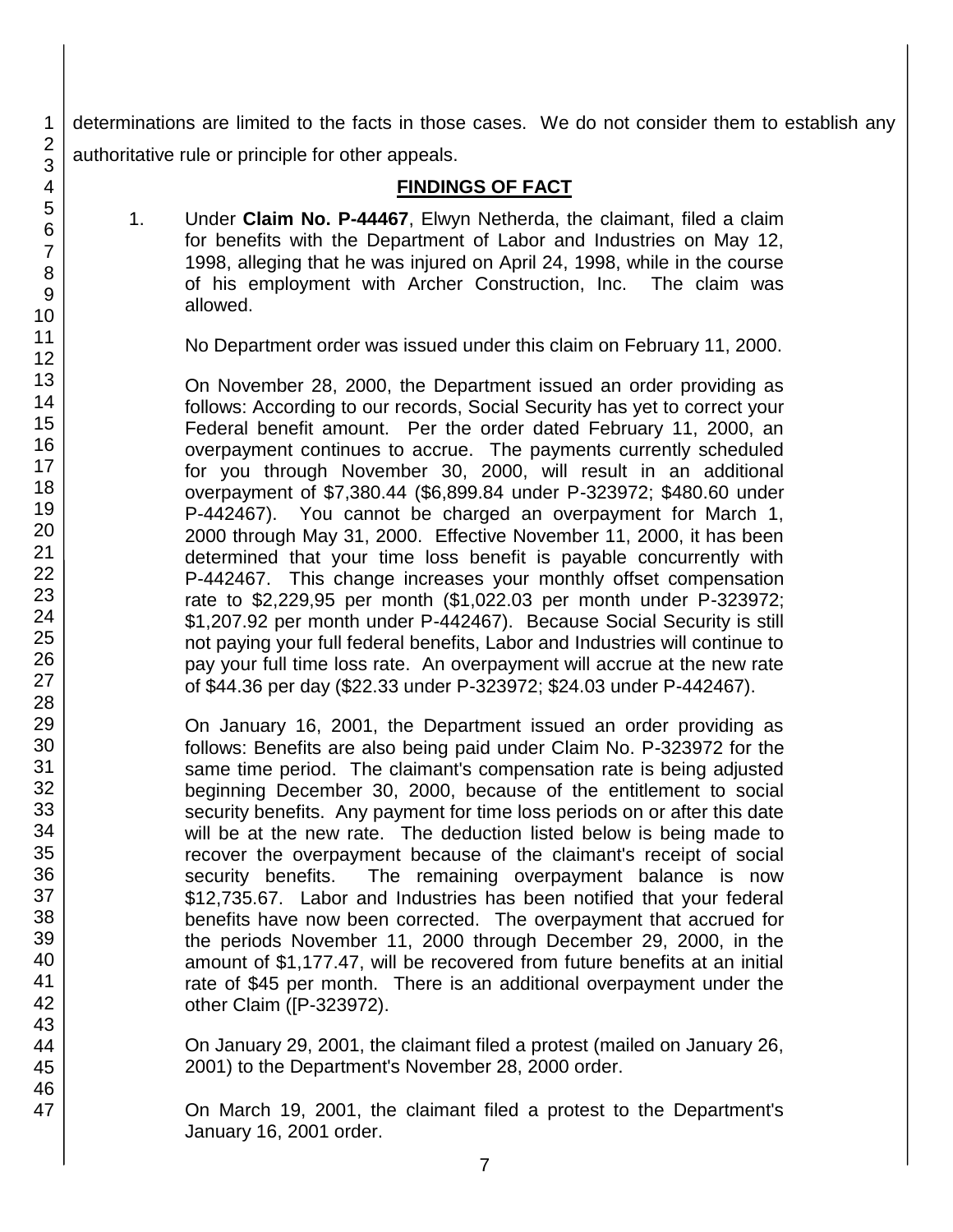On August 30, 2001, the Department issued an order affirming its November 28, 2000 and January 16, 2001 orders.

On October 19, 2001, the claimant filed a Notice of Appeal with the Board of Industrial Insurance Appeals from the Department's August 30, 2001 order. On November 9, 2001, the Board issued an order granting the appeal under Docket No. 01 23803.

2. Under **Claim No. P-323972**, the claimant filed an application for benefits on November 28, 1995, alleging that he was injured on November 23, 1994 while in the course of his employment with Grinnell Fire Protection. The claim was allowed.

On February 11, 2000, the Department issued an order reducing the time loss compensation rate to \$2,022.60 per month effective November 1, 1999, due to receipt of social security disability benefits. This order stated that Social Security is not paying your full federal benefits at this time. It directed that time loss compensation will continue to be paid at the full benefit rate of \$3,012.27 per month until the federal payments are corrected. An overpayment will accrue at the rate of \$32.99 per day. Payments currently scheduled for you through February 29, 2000, will result in an overpayment of \$3,991.79. The February 11, 2000 Department order was not protested or appealed by any party.

On November 28, 2000, the Department issued an order providing as follows: According to our records, Social Security has yet to correct your Federal benefit amount. Per the order dated February 11, 2000, an overpayment continues to accrue. The payments currently scheduled for you through November 30, 2000, will result in an additional overpayment of \$7,380.44 (\$6,899.84 under P-323972; \$480.60 under P-442467). You cannot be charged an overpayment for the period March 1, 2000 through May 31, 2000. Effective November 11, 2000, it has been determined that your time loss benefit is payable concurrently with P-442467. This change increases your monthly offset compensation rate to \$2,229,95 per month (\$1,022.03 per month under P-323972; \$1,207.92 per month under P-442467). Because Social Security is still not paying your full federal benefits, Labor and Industries will continue to pay your full time loss rate. An overpayment will accrue at the new rate of \$44.36 per day (\$22.33 under P-323972; \$24.03 under P-442467).

On January 16, 2001, the Department issued an order providing as follows: Benefits are also being paid under Claim No. P-442467 for the same time period. The claimant's compensation rate is being adjusted beginning December 30, 2000, because of the entitlement to social security benefits. Any payment for time loss periods on or after this date will be at the new rate. The deduction listed below is being made to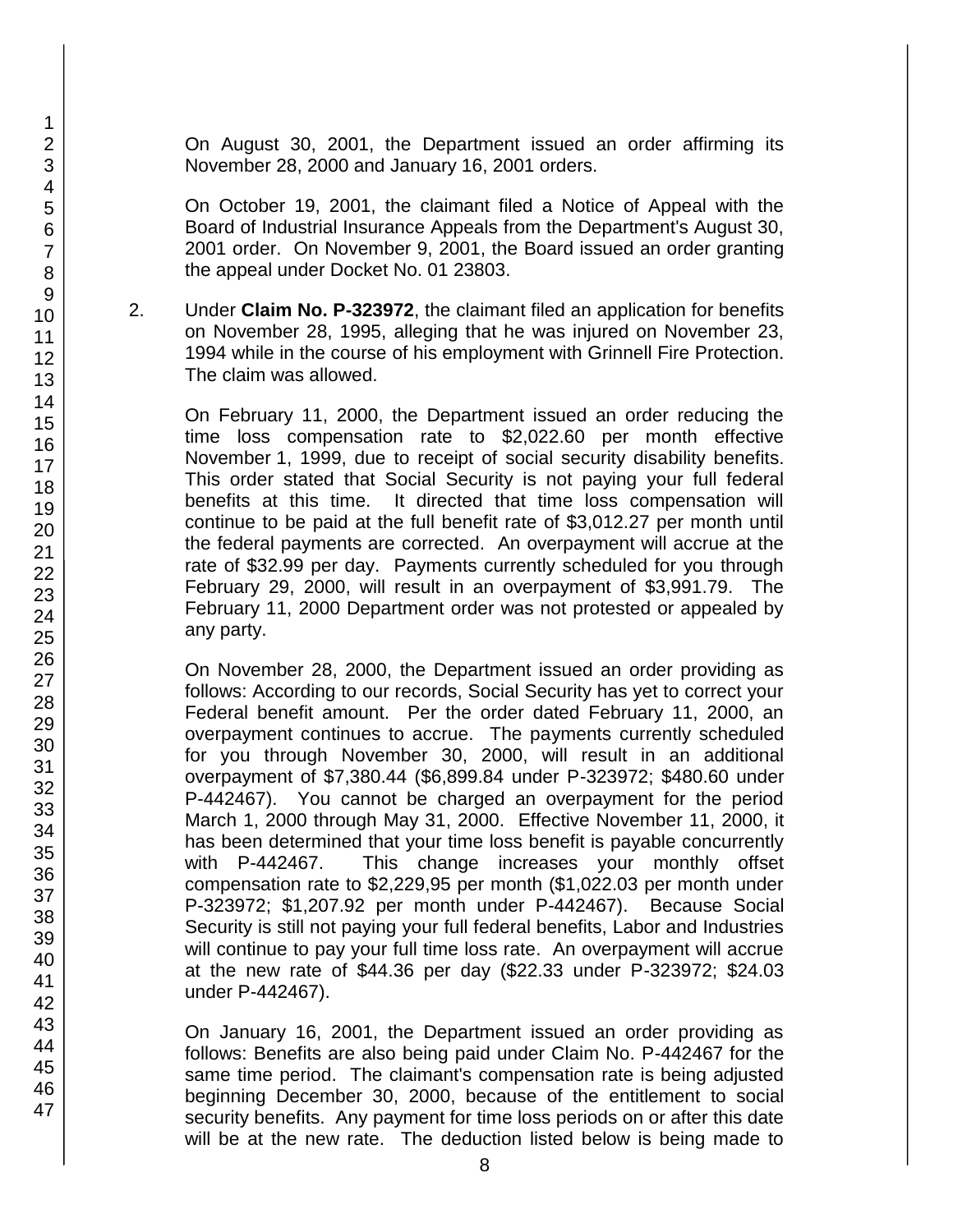recover the overpayment because of the claimant's receipt of social security benefits. The remaining overpayment balance is now \$12,735.67. Labor and Industries has been notified that your federal benefits are now corrected. The overpayment that accrued for the periods November 1, 1999 through February 29, 2000 and June 1, 2000 through December 29, 2000, in the amount of \$11,579.20, will be recovered from future benefits at an initial rate of \$45 per month. There is an additional overpayment under the other Claim (P-442467).

On January 29, 2001, the claimant filed a protest to the Department's November 28, 2000 order.

On March 19, 2001, the claimant filed a protest to the Department's January 16, 2001 order.

On August 30, 2001, the Department issued an order affirming its orders of November 28, 2000 and January 16, 2001.

On October 19, 2001, the claimant filed a Notice of Appeal from the Department's August 30, 2001 order. On November 9, 2001, the Board issued an order granting the appeal under Docket No. 01 23804.

- 3. On August 7, 1999, the Social Security Administration determined the claimant to have a disability onset date of June 12, 1997.
- 4. The claimant became entitled to social security disability benefits effective April 1998 in the amount of \$1,331 per month.
- 5. The claimant's social security disability benefits were paid at a reduced rate effective April 1998, due to receipt of workers' compensation benefits.
- 6. The Social Security Administration determined that \$3,353.60 per month equaled 80 percent of the claimant's average current earnings.
- 7. On October 9, 1999, the Department of Labor and Industries received notice of the claimant's entitlement to social security disability benefits.
- 8. The Department, by order of February 11, 2000, issued only under Claim No. P-323972, notified the claimant that his Labor and Industries compensation would continue at his full benefit rate of \$3,012.24 per month until the federal payments were corrected. An overpayment was to accrue at \$32.99 per day. The payments currently scheduled through February 29, 2000, would result in an overpayment of \$3,991.79.
- 9. The Department, by order of February 22, 2000, established the claimant's time loss benefits under Claim No. P-323972, based upon wages at the time of injury of \$4,576 per month, with a marital status of married, with zero dependents.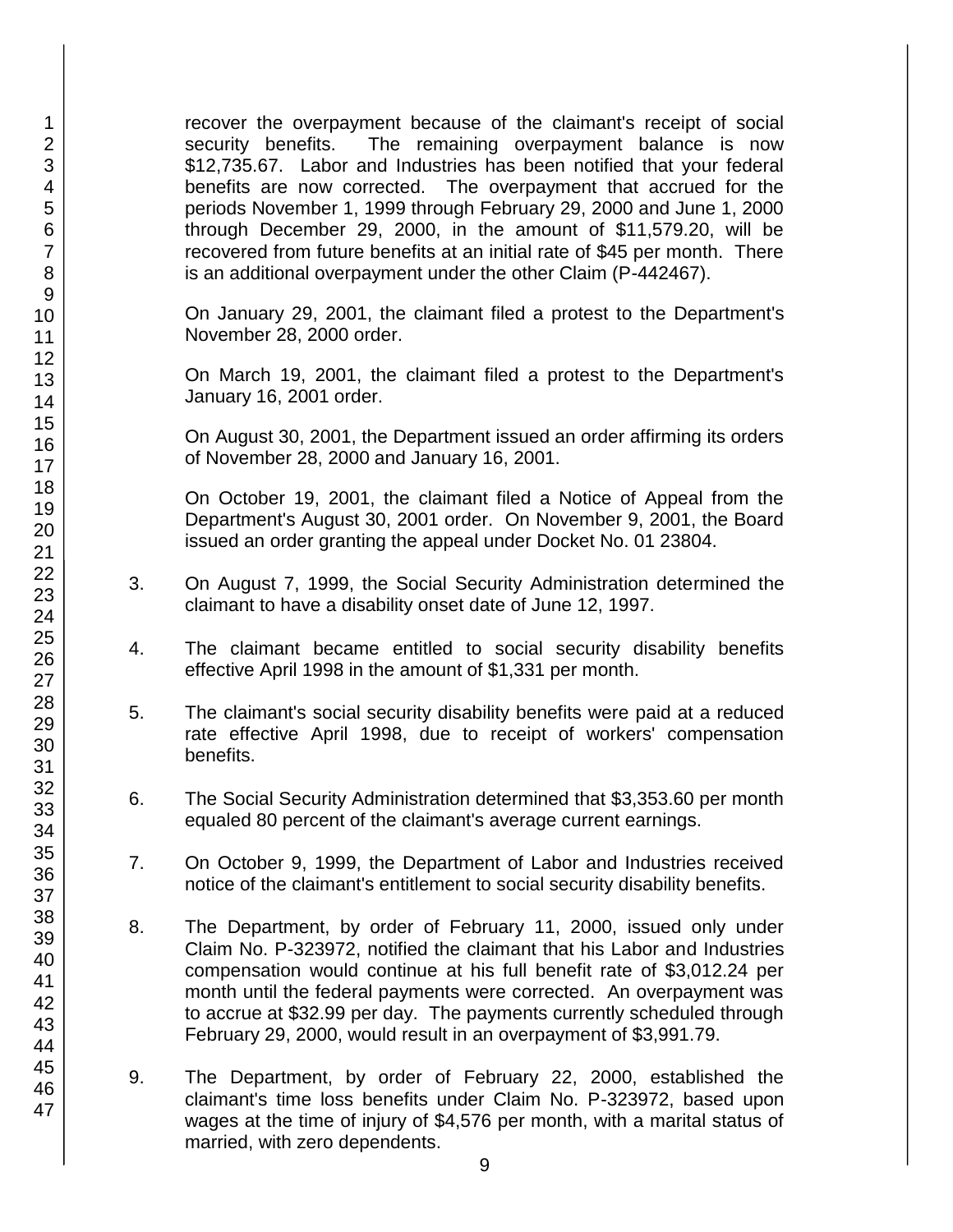- 10. The Department, by order of November 20, 2000, established the claimant's time loss benefits under Claim No. P-442467, based upon wages at the time of injury of \$4,840 per month, with marital status of married, with zero dependents.
- 11. The Social Security Administration continued imposing an offset until sometime around October 2000, at which time it lifted the offset retroactive to October 31, 1999.
- 12. By order of November 28, 2000, the Department continued to pay full benefits to the claimant because Social Security had yet to correct the claimant's federal benefit amount. An overpayment continued to accrue, and the payments currently scheduled through November 30, 2000, would result in an additional overpayment of \$7,380.44 (\$6,899.84 under Claim No. P-323972; \$480.60 under Claim No. P-442467). The claimant was not charged an overpayment for March 1, 2000 through May 31, 2000. The clamant was notified that effective November 11, 2000, his time loss benefit was payable concurrently with Claim No. P-442467. The change increased his monthly offset compensation rate to \$2,229,95 per month (\$1,022.03 per month under Claim No. P-323972; \$1,207.92 per month under Claim No. P-442467). Since Social Security was still not paying the claimant's full federal benefits, the Department continued to pay his full time loss rate. The claimant was notified that an overpayment would accrue at the new rate of \$44.36 per day (\$22.33 under Claim No. P-323972; \$24.03 under Claim No. P-442467).
- 13. On January 12, 2001, the claimant notified the Department that he was receiving full social security disability benefits since October 2000, during which month he received a retroactive payment.
- 14. On January 16, 2001, by orders under both Claim No. P-323972 and Claim No. P-442467, the Department implemented the social security offset, and adjusted the claimant's compensation rate beginning December 30, 2000, to recover overpayments in the amount of \$12,735.67, which accrued for the periods November 1, 1999 through February 29, 2000, and June 1, 2000 through December 29, 2000. That overpayment would be recovered from future benefits at an initial rate of \$45 per month.

## **CONCLUSIONS OF LAW**

- 1. The Board of Industrial Insurance Appeals has jurisdiction over the parties and subject matter to these appeals.
- 2. The provisions of the February 11, 2000 Department order issued in Claim No. P-323972, are final and binding on all parties.